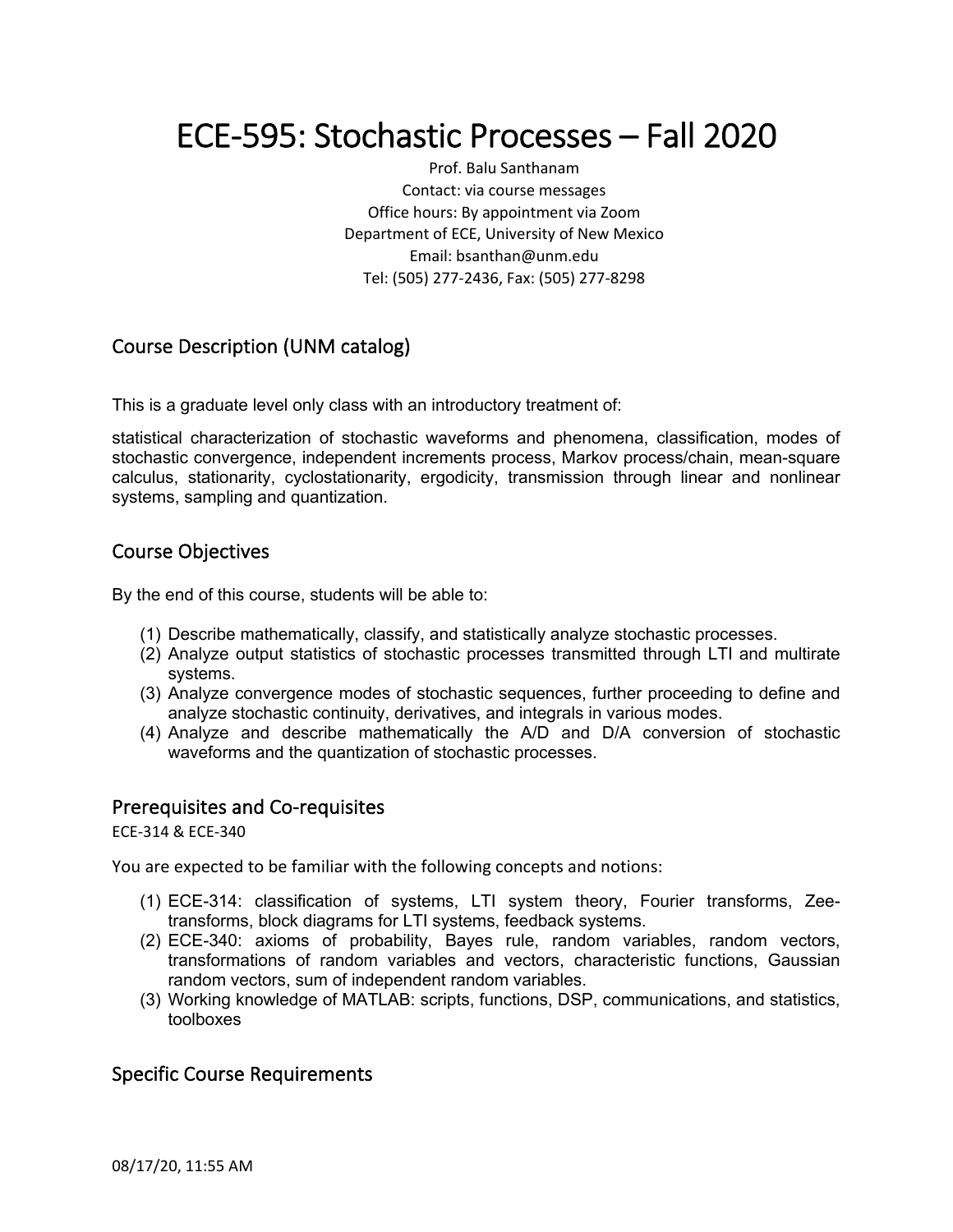# TECHNICAL SKILLS

In order to participate and succeed in this class, you will need to be able to perform the following basic technical tasks:

- Working knowledge of MATLAB programming and scripts. Students will need to download MATLAB from the UNM-IT website. Homework assignments will contain MATLAB questions.
- Students must be familiar with transform techniques: Fourier, Laplace, Zee for, analysis of LTI systems. Students should download the table of transforms and be able to use them with ease.
- Student must be familiar with basic linear algebra concepts: matrix inversion, subspaces, eigenvalue decomposition, QR decomposition.

# TECHNICAL REQUIREMENTS

## Computer

- A high-speed Internet connection is highly recommended.
- Supported browsers include: Detailed Supported Browsers and Operating Systems
- Any computer capable of running a recently updated web browser should be sufficient to access your online course. However, bear in mind that processor speed, amount of RAM and Internet connection speed can **greatly** affect performance. Many locations offer free high-speed Internet access including UNM's Computer Pods (Need a minimum of 8GB RAM and sufficient hard-drive space).
- For the best experience when using the Kaltura Media Tools inside UNM Learn, be sure to use a supported browser on a desktop.
- Microsoft Office products are available free for all UNM students (more information on the UNM IT Software Distribution and Downloads page).
- Computer must have enough hard-drive space and a minimum of 8 GB RAM so that the student can download MATLAB from the UNM IT website.

#### **For UNM Learn Technical Support: (505) 277-0857 (24/7) or use the "Create a Support Ticket" link in your course.**

## Web Conferencing

*Web conferencing will be used in this course during the following times and dates: For the online sessions, you will need:*

- A USB headset with microphone. Headsets are widely available at stores that sell *electronics, at the UNM Bookstore or online.*
- *A high-speed internet connection is highly recommended for these sessions. A wireless Internet connection may be used if successfully tested for audio quality prior to web conferencing.*
- *For UNM Web Conference Technical Help: (505) 277-0857*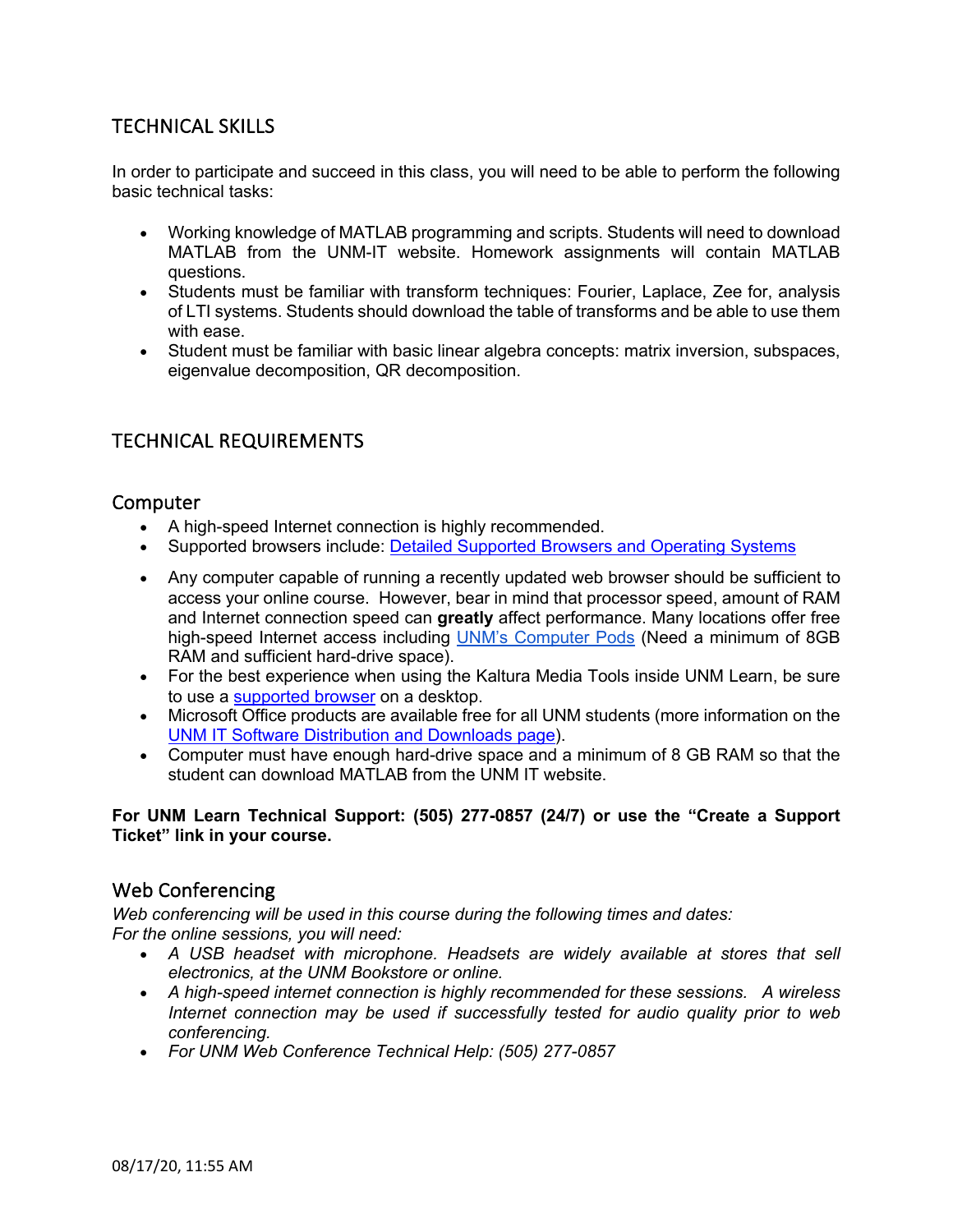## Tracking Course Activity

UNM Learn automatically records all students' activities including: your first and last access to the course, the pages you have accessed, the number of discussion messages you have read and sent, web conferencing, discussion text, and posted discussion topics. This data can be accessed by the instructor to evaluate class participation and to identify students having difficulty

# TEXTBOOK

## Required Textbooks:

H. Starks and J. Woods, ``Probability, Statistics, and Random Processes for Engineers," Fourth Edition, Pearson, 2012. (Third edition acceptable).

# Optional Books (recommended, not required) for the Course:

1. Sheldon Ross, "A First Course in Probability," Third edition, Macmillan Publishing Company, New York, 1988.

2. Athanasios Papoulis, "Probability, Random Variables, and Stochastic Processes," Second edition, McGraw-Hill Publications, New York, 1984.

3. Monson H. Hayes, "Statistical Digital Signal Processing and Modeling," John Wiley & Sons Inc, New York 1996.

4. G. Casella and R. L. Berger, "Statistical Inference," Duxbury Press, New York, 1990.

5. A. V. Oppenheim, R. W. Schafer, J. R. Buck, "Discrete-Time Signal Processing," Prentice Hall Inc., Upper Saddle River, New Jersey, 1999.

6. K. S. Shanmugam and A. M. Breipohl, "Random Signals: Detection, Estimation and Data Analysis," John Wiley & Sons, New York, 1988.

7. Gilbert Strang, "Linear Algebra and Its Applications," Third Edition, Harcourt Brace Jovanovich Inc., New York, 1988.

## COURSEWORK AND PARTICIPATION

#### Instructor Response Time

*I routinely check the course for postings or emails, Monday (9:00 am) – Friday (9:00 pm) and sometimes on the weekend. You can anticipate a 24 - 48 hour response from me, Monday – Thursday. I will try and respond to all weekend (Friday afternoon to Sunday) emails and postings by noon on Monday or earlier. Submitted student assignments will be graded within 2 business days.*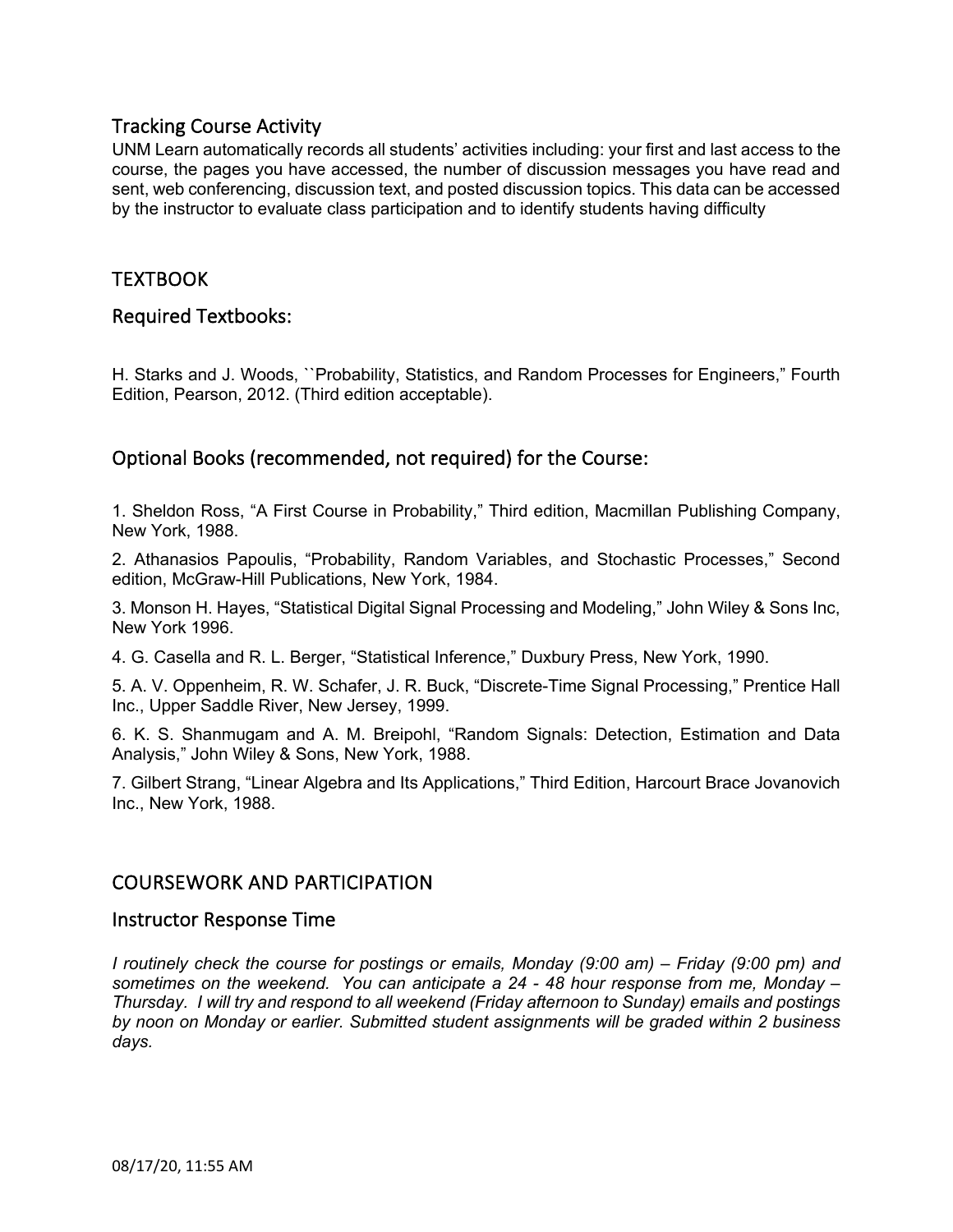# Procedures for Completing Coursework

*Include:*

- *Work turned in after the deadline will receive a 2-point penalty out of 10 points. Exams will need to be submitted on time or will receive no credit.*
- *recommended:*
	- o *submitted work will be graded within 2 working days.*
	- o *All written work needs to be submitted online. If you have a difficulty using a tool to complete work, use the "Create a Support Ticket" link in the Course Menu immediately and notify your instructor as well.*

## Expectations for Participation

- *time required (24-30 hours per week)*
- *students are expected to learn how to navigate in Learn*
- *students are expected to use the Learn course email as opposed to a personal email address*
- *students are expected to keep instructor informed of class related problems, or problems that may prevent the student from full participation*
- *students are expected to observe course netiquette at all times*

## **Netiquette**

• *Netiquette document*

## GRADING PROCEDURES

Total number of points: 200

- *8 assignments for the 8 modules worth 80 points*
- *8 quizzes for the 8 modules worth 80 points*
- *Midterm exam worth 40 points (10 pts per question)*

Final grades will be based on the sum of all possible course points as noted above. Percentage of available points

#### **Assignments & Quizzes**

Each module in the course carries a assignment associated with it to gauge the students understanding of the concepts covered in the module. Student are given until the end of the week for the submission of the corresponding assignment. **NOTE:** When you submit an assignment via UNM Learn, you will receive an email receipt of your submission from *do-not-reply@learn.unm.edu*. Save this email as confirmation of your submission.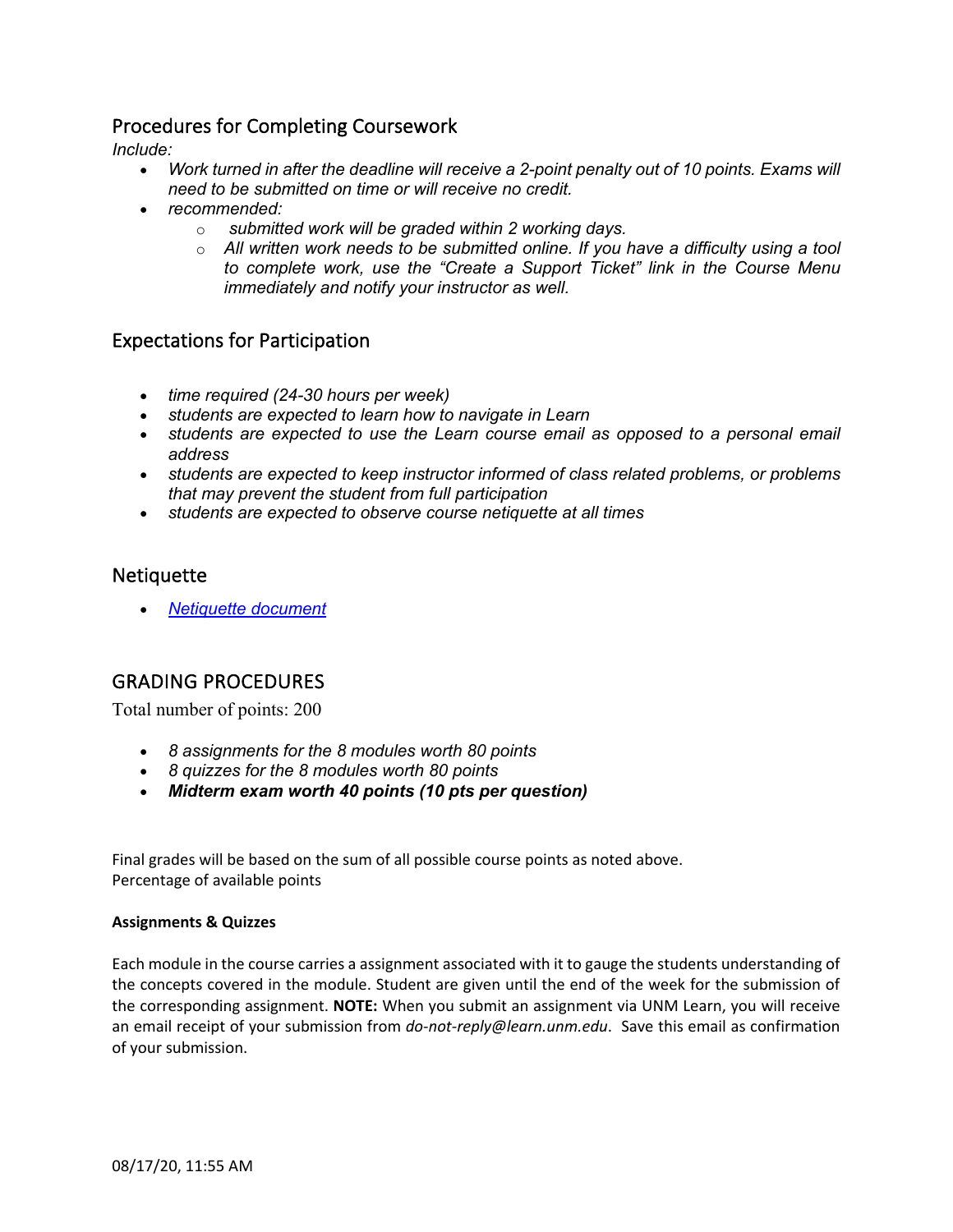A quiz examines the students understanding of the underlying material. The duration of each quiz is 1 hour. Students are expected to scan their work to a PDF file and to submit to UNM Learn within the allocated time.

#### **Midterm Exam**

This an open-book, open-notes exam of duration 24 hours, MATLAB usage is permitted. This exam will be comprised of 4 problems with multiple parts to solve.

#### **Final Grade Scale**

| Grade     |   |
|-----------|---|
| 80 -100   | А |
| $60 - 80$ | R |
| 40-60     | C |
| < 40      | F |

## UNM POLICIES

## Title IX: Gender Discrimination

In an effort to meet obligations under Title IX, UNM faculty, Teaching Assistants, and Graduate Assistants are considered "responsible employees" by the Department of Education (see pg. 15). This designation requires that any report of gender discrimination which includes sexual harassment, sexual misconduct and sexual violence made to a faculty member, TA, or GA must be reported to the Title IX Coordinator at the Office of Equal Opportunity. Read more about campus policy regarding sexual misconduct.

## COPYRIGHT ISSUES

All materials in this course fall under copyright laws and should not be downloaded, distributed, or used by students for any purpose outside this course.

The UNM Copyright Guide has additional helpful information on this topic.

## Accessibility

The American with Disabilities Act (ADA) is a federal anti-discrimination statute that provides comprehensive civil rights protection for persons with disabilities. Among other things, this legislation requires that all students with disabilities be guaranteed a learning environment that provides for reasonable accommodations of their disabilities. If you have a disability requiring accommodation, please contact the UNM Accessibility Resource Center in 2021 Mesa Vista Hall at 505-277-3506. Information about your disability is confidential.

- Blackboard's Accessibility statement,
- Microsoft's Accessibility statement